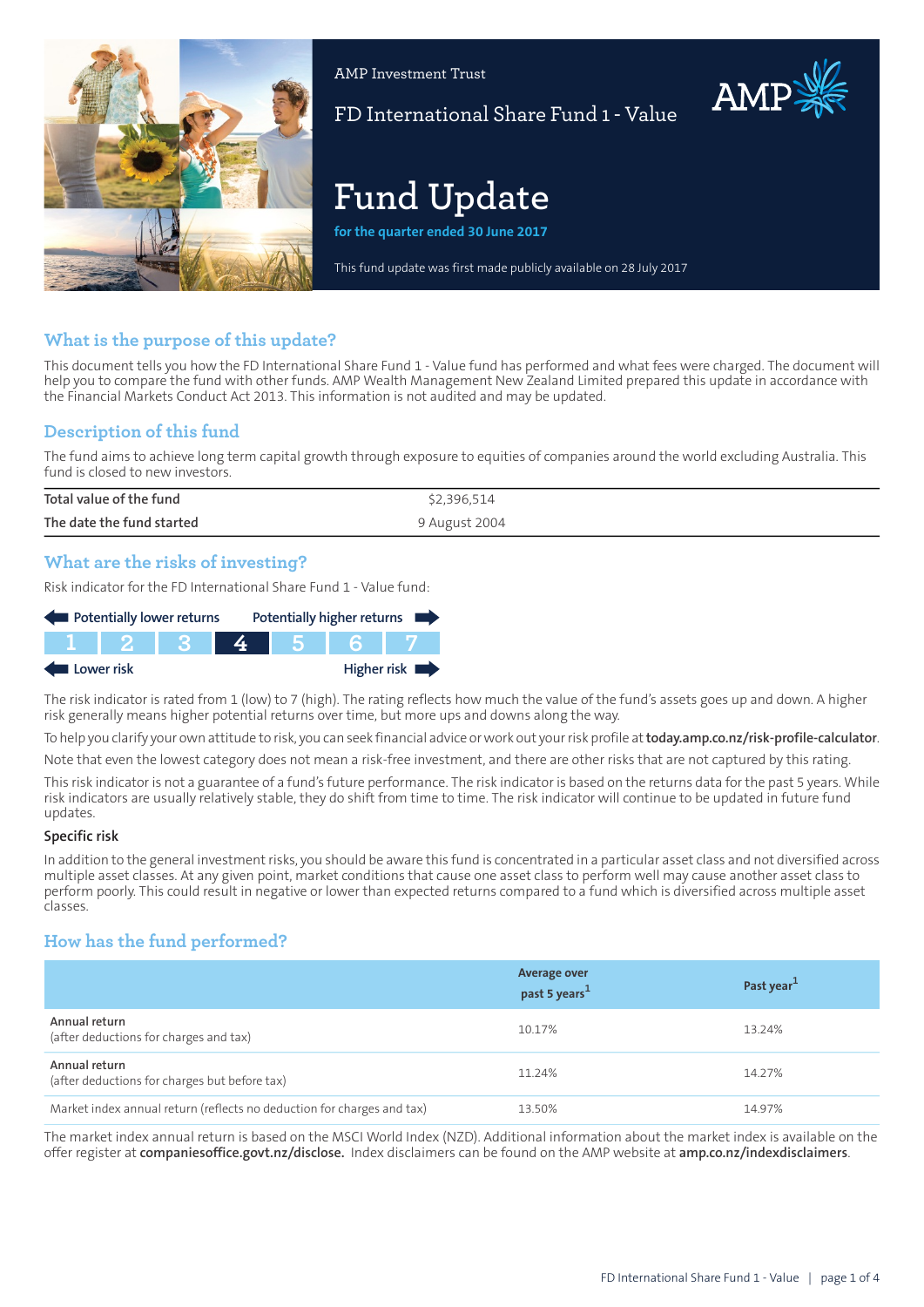#### **Annual return graph**



This shows the return after fund charges and tax for each of the last 10 years ending 31 March. The last bar shows the average annual return for the last 10 years, up to 30 June 2017.

**Important:** This does not tell you how the fund will perform in the future.

Returns in this update are after tax at the highest prescribed investor rate (PIR) of tax for an individual New Zealand resident. Your tax may be lower.

#### **What fees are investors charged?**

Investors in the FD International Share Fund 1 - Value fund are charged fund charges. In the year to 31 March 2017 these were:

|                                                          | % of net asset value                                                     |
|----------------------------------------------------------|--------------------------------------------------------------------------|
| Total fund charges                                       | 1.79%*                                                                   |
| Which are made up of -                                   |                                                                          |
| Total management and administration charges              | 1.79%                                                                    |
| Including -                                              |                                                                          |
| Manager's basic fee                                      | 1.31%                                                                    |
| Other management and administration charges <sup>2</sup> | 0.48%                                                                    |
| Total performance-based fees                             | $0.00\%$                                                                 |
| <b>Other charges</b>                                     | Dollar amount per investor or description<br>of how charge is calculated |
| NII                                                      |                                                                          |

\* Based on a decrease in regulatory and administration costs and expenses, the Manager estimates that the total fund charges for the next scheme year will be 1.65% of the net asset value.

Investors may also be charged individual action fees for specific actions or decisions (for example, for withdrawing from or switching funds). See the 'fees and other charges' document on the entry relating to the offer of interests in the AMP Investment Trust maintained on the offer register (**[companiesoffice.govt.nz/disclose](http://companiesoffice.govt.nz/disclose)**) for more information about those fees.

Small differences in fees and charges can have a big impact on your investment over the long term.

## **Example of how this applies to an investor**

Craig had \$10,000 in the fund at the start of the year and did not make any further contributions. At the end of the year, Craig received a return after fund charges were deducted of \$1,324.00 (that is 13.24% of his initial \$10,000). Craig also paid \$0.00 in other charges. This gives Craig a total return after tax of \$1,324.00 for the year.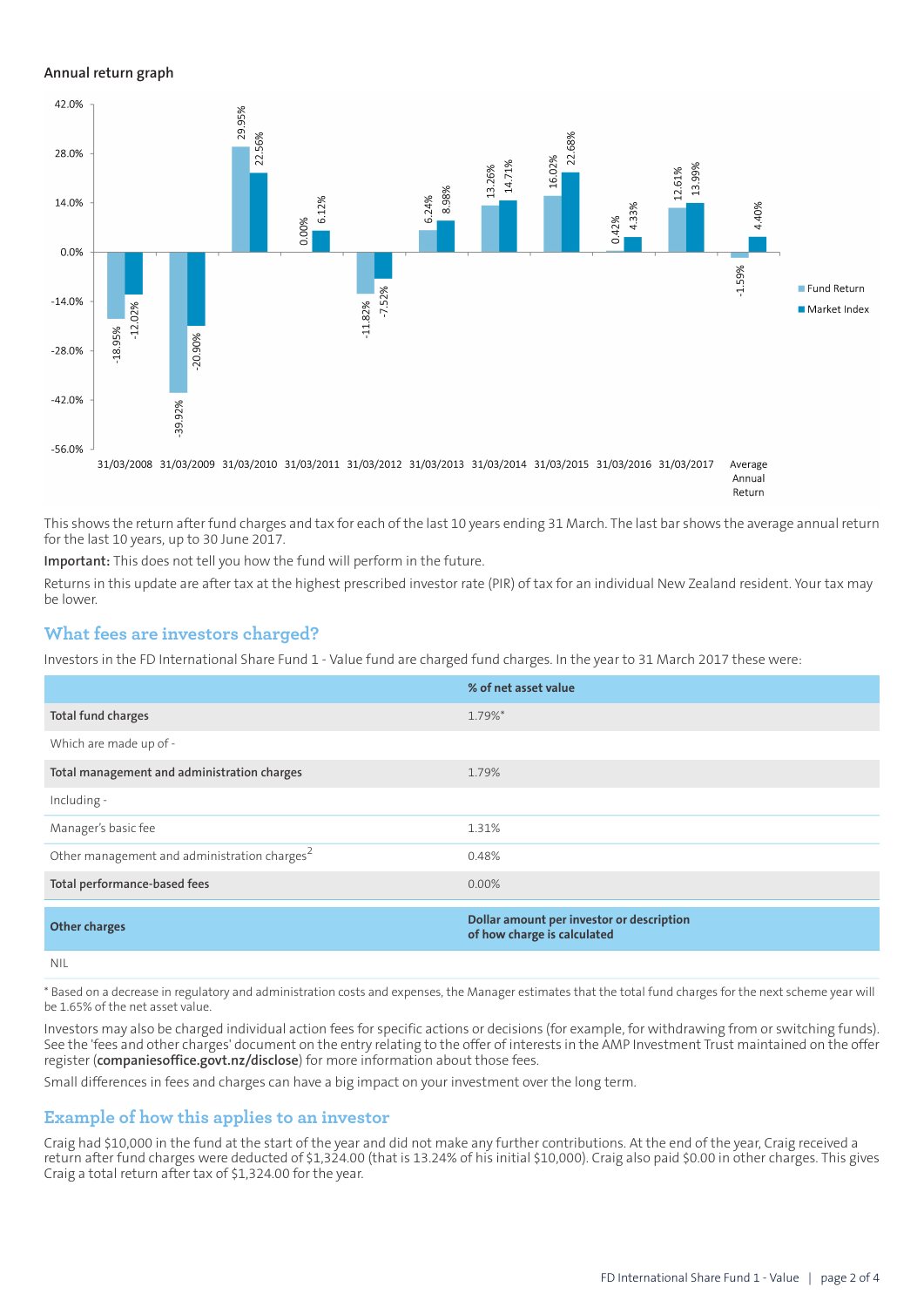# **What does the fund invest in?**

# **Actual investment mix<sup>3</sup>**

This shows the types of assets that the fund invests in.



## **Target investment mix**

This shows the mix of assets that the fund generally intends to invest in.

| <b>Asset Type</b>            | <b>Allocation</b> |
|------------------------------|-------------------|
| Cash and cash equivalents    | $0.00\%$          |
| New Zealand fixed interest   | 0.00%             |
| International fixed interest | 0.00%             |
| Australasian equities        | 0.00%             |
| International equities       | 100.00%           |
| Listed property              | 0.00%             |
| Unlisted property            | 0.00%             |
| Commodities                  | 0.00%             |
| Other                        | 0.00%             |

# **Top 10 investments<sup>3</sup>**

|               | <b>Name</b>           | Percentage<br>of fund<br>net assets | <b>Asset Type</b>      | Country              | <b>Credit rating</b><br>(if applicable) |
|---------------|-----------------------|-------------------------------------|------------------------|----------------------|-----------------------------------------|
| $\mathbf{1}$  | Kddi                  | 0.77%                               | International equities | Japan                | N/A                                     |
| $\mathcal{P}$ | Ntt Docomo            | 0.76%                               | International equities | Japan                | N/A                                     |
| 3             | Merck & Co            | 0.76%                               | International equities | United States        | N/A                                     |
| 4             | Johnson & Johnson     | 0.76%                               | International equities | <b>United States</b> | N/A                                     |
| 5             | Novo-Nordisk          | 0.76%                               | International equities | Denmark              | N/A                                     |
| 6             | Oualcomm              | 0.75%                               | International equities | United States        | N/A                                     |
|               | <b>IBM</b>            | 0.75%                               | International equities | United States        | N/A                                     |
| 8             | Amgen                 | 0.74%                               | International equities | United States        | N/A                                     |
| 9             | Central Japan Railway | 0.74%                               | International equities | Japan                | N/A                                     |
| 10            | Pfizer                | 0.74%                               | International equities | United States        | N/A                                     |

The top 10 investments make up 7.53% of the fund.